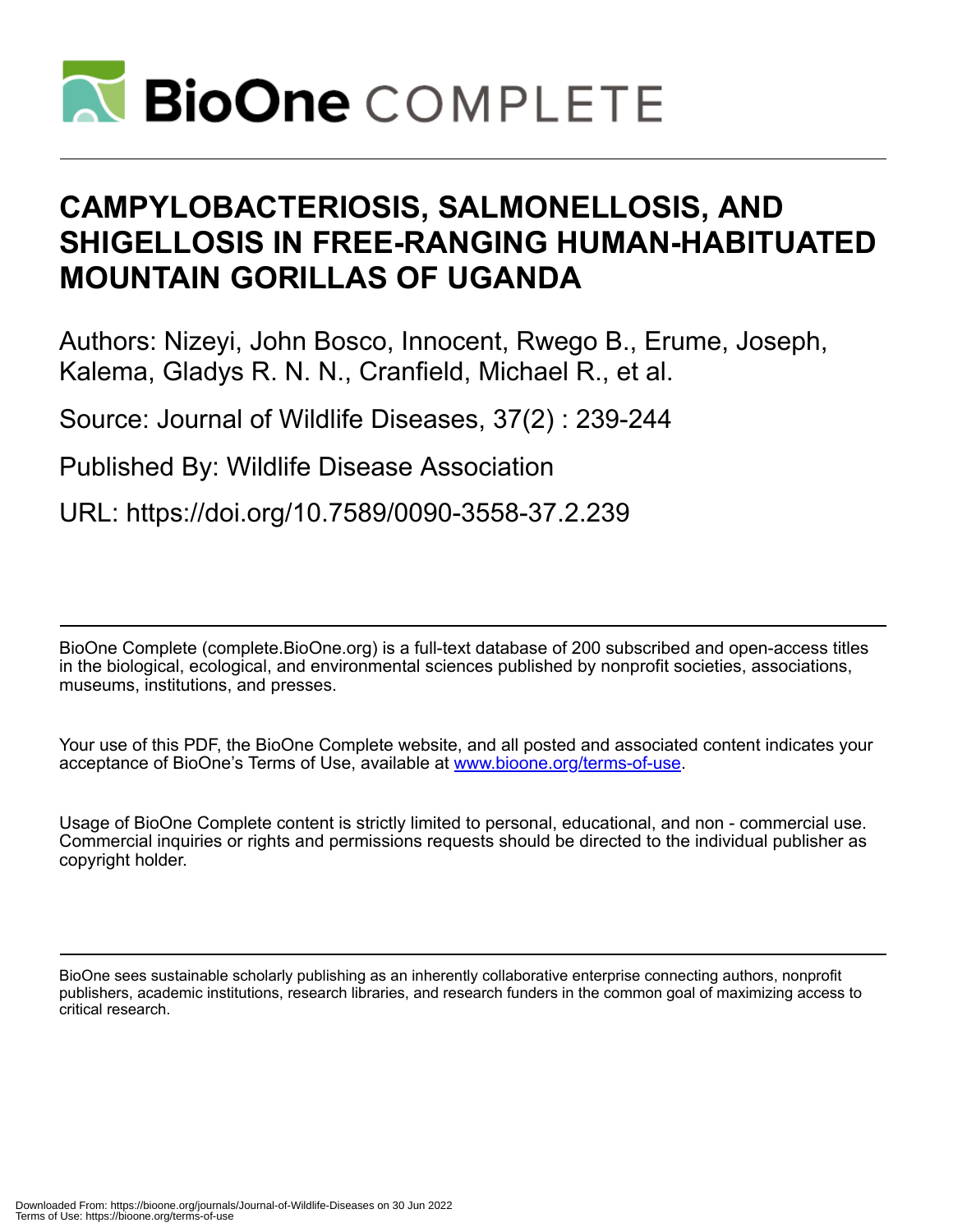# **CAMPYLOBACTERIOSIS, SALMONELLOSIS, AND SHIGELLOSIS IN FREE-RANGING HUMAN-HABITUATED MOUNTAIN GORILLAS OF UGANDA**

## **John Bosco Nizeyi,**1,2 **Rwego B. Innocent,**<sup>1</sup> **Joseph Erume,**<sup>3</sup> **Gladys R. N. N. Kalema,**<sup>4</sup> **Michael R. Cranfield,**2,5,6 **and Thaddeus K. Graczyk**5,7,8

<sup>1</sup> Department of Wildlife and Animal Resource Management, Makerere University, Kampala, Uganda

- <sup>2</sup> Morris Animal Foundation's Mountain Gorilla Veterinary Project, Baltimore, Maryland 21217, USA
- <sup>3</sup> Department of Parasitology and Microbiology, Makerere University, Kampala, Uganda

<sup>4</sup> Uganda Wildlife Authority, Kampala, Uganda

<sup>5</sup> Medical Department, The Baltimore Zoo, Baltimore, Maryland 21217, USA

<sup>6</sup> Division of Comparative Medicine, School of Medicine, Johns Hopkins University, Baltimore, Maryland 21205, USA

- <sup>7</sup> Department of Molecular Microbiology and Immunology, and Department of Environmental Health Sciences,
- School of Hygiene and Public Health, Johns Hopkins University, Baltimore, Maryland 21205, USA

<sup>8</sup> Corresponding author (e-mail: tgraczyk@jhsph.edu)

ABSTRACT: For conservation purposes and due to growing ecotourism, free-ranging mountain gorillas (*Gorilla gorilla beringei*) have been habituated to humans. Fecal specimens (*n* 5 62) collected in January 1999 from mountain gorillas of the Bwindi and Mgahinga National Parks, Uganda, were tested for *Campylobacter* spp., *Salmonella* spp., and *Shigella* spp., and the overall prevalence of infection was 19%, 13%, and 6%, respectively. The prevalence of positive specimens was not related to the year of habituation of a gorilla group to humans. *Campylobacter* spp., *Salmonella,* and *Shigella* spp. infections were not distributed equally among the age classes of gorillas; most of the enteropathogens (80%), and all *Shigella* spp. organisms, *S. sonnei, S. boydii,* and *S. flexneri*, were isolated from subadults and adult gorillas with ages ranging from 6.0 to 11.9 yr. The prevalence of *Campylobacter* spp. and *Salmonella* spp. infections among human-habituated gorillas has doubled during the last 4 yr, and isolation of *Shigella* spp. for the first time from mountain gorillas, may indicate enhanced anthropozoonotic transmission of these enteropathogens.

*Key words:* Bacterial infection, *Campylobacter* spp., habituated free-ranging mountain gorillas, *Salmonella* spp., *Shigella* spp., survey.

#### **INTRODUCTION**

The range of mountain gorillas (*Gorilla gorilla beringei*) is confined within Rwanda, Democratic Republic of the Congo, and Uganda (Butynski and Kalina, 1993). For conservation purposes and due to growing ecotourism, some groups of freeranging gorillas have been habituated to humans (Butynski et al., 1990; Butynski and Kalina, 1993). *Iodamoeba buetschlii, Giardia lamblia, Chilomastix* sp., *Endolimax nana, Entamoeba coli,* and *Entamoeba histolytica* have been found in the feces of gorillas and people sharing their habitats. It was thought that human presence facilitated anthropozoonotic transmission of these parasites (Ashford et al., 1990; 1996; Hastings et al., 1992; Mudakikwa et al., 1999). *Cryptosporidium* sp. and *Capillaria hepatica* found in gorillas most frequently contacted by people were consid-

1993; Stetter et al., 1995; Mundy et al., 1998). *Campylobacter* spp. was not reported from captive gorillas; however, this

organism has produced serious gastroduodenal disease in other nonhuman primates (Morton et al., 1983; Buck, 1990; Anderson et al., 1993).

ered to be a result of anthropozoonotic transmission and human influence on gorilla habitats (Graczyk et al., 1999; Nizeyi et al., 1999). In 1994, feces  $(n = 76)$  of some groups of free-ranging human-habituated gorillas were tested for enteric pathogens, i.e., *Campylobacter* spp. and *Salmonella* spp. Their prevalence was 8% and

Shigellosis and salmonellosis can significantly contribute to morbidity and mortality of captive lowland gorillas (*Gorilla gorilla gorilla*) (Benirschke and Adams, 1980; McClead et al., 1985; Banish et al.,

4%, respectively (Kalema, 1995).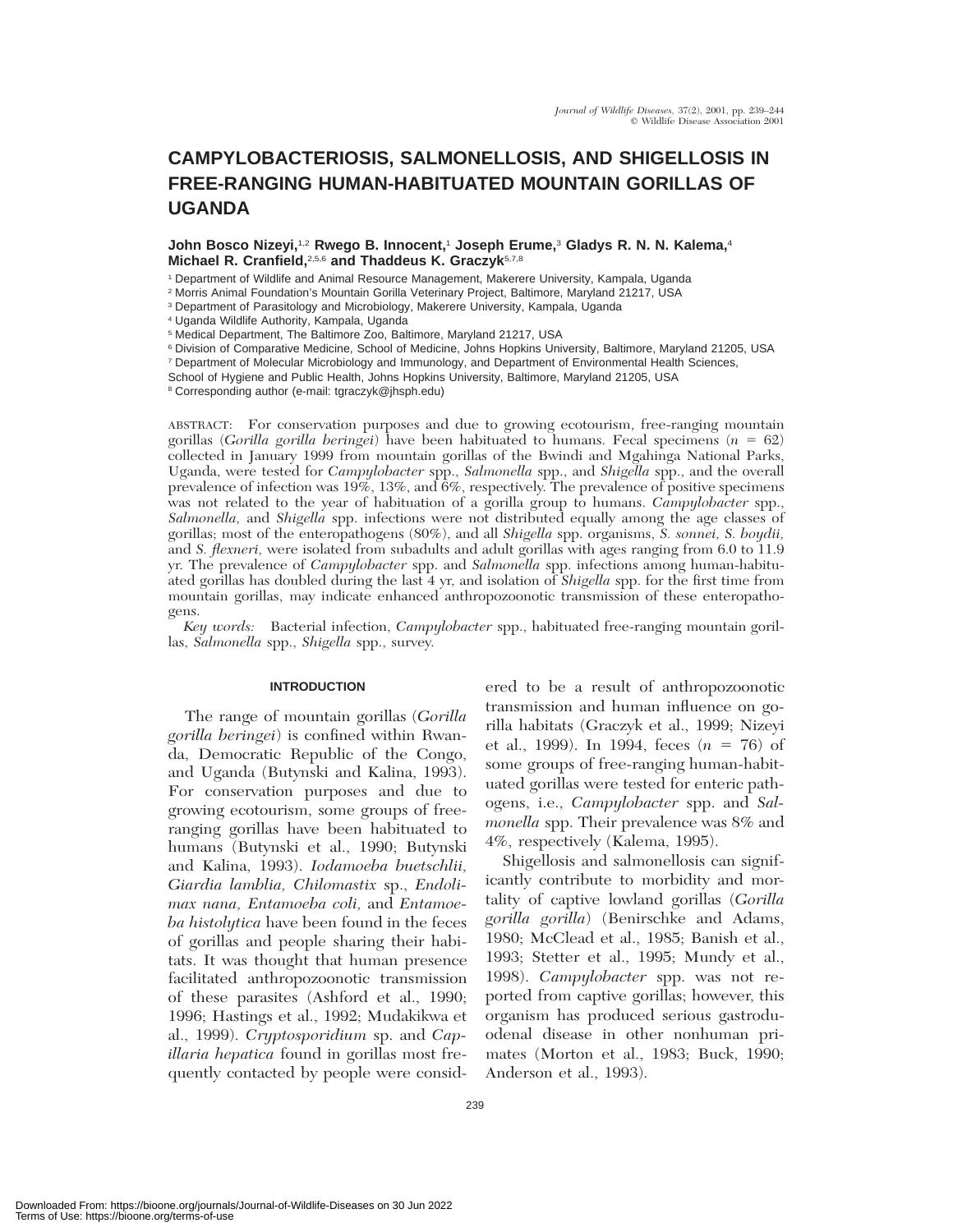TABLE 1. *Campylobacter* spp., *Salmonella* spp., and *Shigella* spp. infections in free-ranging human-habituated mountain gorillas (*Gorilla gorilla beringei*) of the Bwindi Impenetrable Forest and Mgahinga National Parks, Uganda.

| National<br>park | Gorilla<br>group | Number<br>of animals | Year of<br>habituation | Number of<br>fecal spp.<br>samples | Number positive    |                  |                |
|------------------|------------------|----------------------|------------------------|------------------------------------|--------------------|------------------|----------------|
|                  |                  |                      |                        |                                    | Salmonella<br>spp. | Shigella<br>spp. | Campylobacter  |
| Bwindi           | Ibale            | 27                   | 1995                   | 27                                 | а3                 |                  | 5              |
|                  | Mubale           | 16                   | 1993                   | 16                                 | a <sub>1</sub>     | $d,e_2$          | 3              |
|                  | Nkuringo         | 17                   | 1999                   | 12                                 | $a_2$              | 0                | $\mathfrak{2}$ |
| Mgahinga         | Nyakagezi        | 9                    | 1990                   |                                    | $b$ , co.          |                  | 2              |

<sup>a</sup> Serogroup B.

<sup>b</sup> Serogroup A.

<sup>c</sup> Serogroup D1.

<sup>d</sup> *Shigella sonnei* (serogroup D).

<sup>e</sup> *Shigella flexneri* (serogroup B).

<sup>f</sup> *Shigella boydii* (serogroup C).

The purpose of the present study was to determine if *Campylobacter* spp., *Salmonella* spp., and *Shigella* spp. are currently present in free-ranging human-habituated populations of mountain gorillas and, if so, to determine their prevalence and the age class distribution of infected animals.

#### **MATERIALS AND METHODS**

In January 1999 fecal samples were collected from one and three groups of mountain gorillas of the Mgahinga  $(30 \text{ km}^2)$   $(1^{\circ}17'$ S  $30^{\circ}10'$ E) and Bwindi Impenetrable Forest  $(332 \text{ km}^2)$   $(1^{\circ}42^{\prime}S)$ 



FIGURE 1. Enteric bacteria isolated from feces of free-ranging human-habituated mountain gorillas (*Gorilla gorilla beringei*) of the Bwindi Impenetrable Forest and Mgahinga National Parks, Uganda, (*n* = 62). Gorilla age classes are (1) infants from 0 to 2.9 yr-old; (2) juveniles at 3.0 to 5.9-yr-old; (3) sub-adults from 6.0 to 7.9-yr-old; (4) sexually mature females adults of  $>8.0$ -yr-old; (5) sexually mature males blackbacks from 8.0 to 11.9-yr-old; and (6) sexually mature males silverbacks of  $>12$ -yr-old.

31°15'E) National Parks (southwestern Uganda), respectively (Table 1). Gorillas were visualized from a trail, their age and sex were determined, and the visual contact was maintained to observe defecation (Mwebe, 1998). The feces were collected as soon as possible after defecation into a plastic vial containing phosphate-buffered saline (PBS) (pH 7.4) (Miller and Holmes, 1995) and delivered to the laboratory in a cooler. Fecal specimens originated from night and day nests, and from morning and afternoon gorilla trails (Mwebe, 1998). If defecation was not directly observed, the age of the gorilla was determined based on the fecal lobe diameter or based on the presence of silver hairs (Mwebe, 1998).

In the laboratory, fecal specimens were examined for mucus, blood, or diarrheal appearance, and sorted into 6 age classes consisting of (1) infants from 0 to 2.9-yr-old; (2) juveniles from 3.0 to 5.9-yr-old; (3) sub-adults from  $6.0$ to 7.9-yr-old; (4) adult sexually mature females of  $>$  8.0-yr-old; (5) sexually mature males blackbacks of  $> 8.0$  to 11.9-yr-old; and (6) sexually mature males silverbacks of  $> 12$ -yr-old (Mwebe, 1998) (Fig. 1). Standard techniques for isolation of bacterial enteric pathogens from feces or solid media and broth were used (Gray, 1995; Nachamkin, 1995). Isolation and identification of *Salmonella* spp., *Shigella* spp. and *Campylobacter* spp. were done based on the protocols applied previously to fecal material obtained from lowland gorilla and other nonhuman primates (Morton et al., 1983; Banish et al., 1990; Stetter et al., 1995). All *Shigella*-suspicious slants were tested with *Shigella*-typing antisera (Gibco BRL®, Grand Island, New York, USA), and further serotyped with *Shigella*-grouping antisera (Gibco BRL®, Grand Island, New York, USA) (Gray, 1995;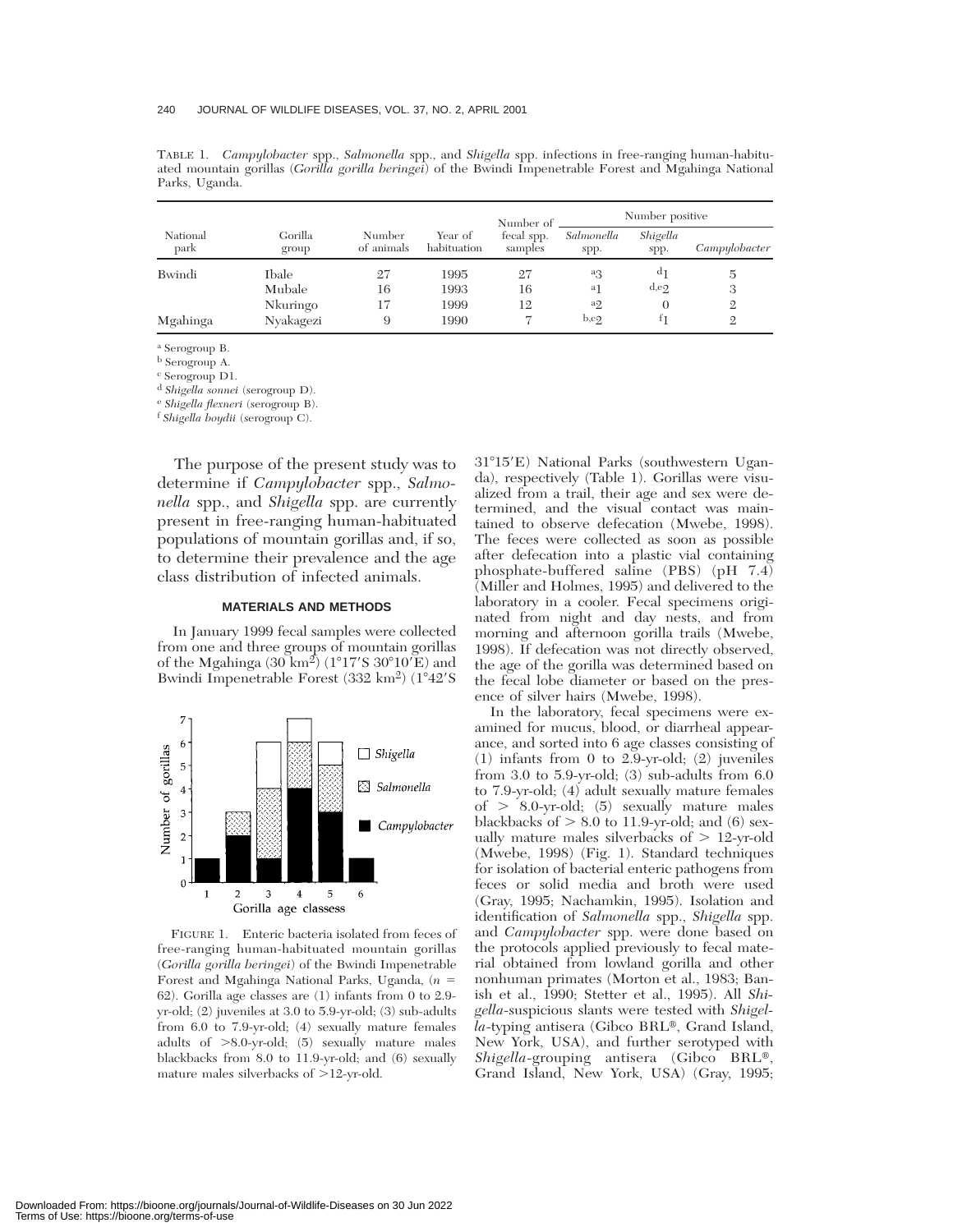Stetter et al., 1995) (Table 1., Fig. 1). The serogroup of *Salmonella* spp. isolated from gorilla feces was determined using polyvalent antisera  $(Gibco BRL<sup>®</sup>, Grand Island, New York, USA)$ (McClead et al., 1985; Gray, 1995). Common phenotypic tests, i.e., temperature dependent growth, presence of catalase, H2S production, and hippurate and indoxyl acetate hydrolysis, were conducted to identify and confirm isolation of *Campylobacter* spp. from gorilla fecal material (Nachamkin, 1995). Statistical analysis was carried out with Statistix 4.1 (Analytical Software, St. Paul, Minnesota, USA). The degree of association between variables was compared using the Partial Correlation test. Fractions of positive fecal specimens were compared using *G*-heterogeneity test, and Kruskal-Wallis analysis of variance (*ANOVA*) was used to determine the significance of differences among variables (Sokal and Rohlf, 1981). Statistical significance was considered at  $P \leq 0.05$ .

#### **RESULTS**

Isolated *Shigella* spp. were determined to be *S. sonnei* (serogroup D), *S. boydii* (serogroup C), and *S. flexneri* (serogroup B) (Table 1, Fig. 1). *Salmonella* spp. isolated from gorilla fecal material represented serogroups B, A, and D1 (Table 1).

The overall prevalence of fecal specimens from which *Campylobacter* spp., *Salmonella* spp., and *Shigella* spp. were isolated was 19%, 13%, and 6%, respectively (Table 1). No enteric illness was observed in any of the gorillas. Significant differences were demonstrated in the number and prevalence among fecal specimens positive for these enteropathogens  $(Kruskal-Wallis ANOVA; F = 4.35, P <$ 0.047). Intestinal pathogens were isolated from a total of 35% and 71% of fecal specimens of gorillas from Bwindi and Mgahinga National Parks, respectively (Table 1); these values were significantly different (*G*-heterogeneity test;  $F = 25.1, P <$ 0.009). The overall prevalence of positive specimens from Ibale, Mubale, and Nkuringo gorilla groups (Bwindi National Park) were 33%, 38% and 33%, respectively (Table 1); these values were not significantly different (*G*-heterogeneity test;  $F = 25.1$ ,  $P < 0.008$ ). Neither the prevalence of fecal specimens positive for a spe-

cific enteropathogen, nor the overall prevalence (all pathogens together) were related to the year of habituation of a gorilla group to humans or to the age of gorillas (Partial Correlations;  $P > 0.045$ ). No relationship was found between abnormal appearance of the fecal specimens (blood, mucus, or diarrheal consistency) and the presence of enteropathogenic bacteria.

*Campylobacter* spp., *Salmonella* spp., and *Shigella* spp. infections were not distributed equally among the age classes of gorillas (Fig. 1). Most of these enteropathogens (80%), and all *Shigella* spp., were isolated from fecal specimens of subadults and adult gorillas (age range of 6.0 to 11.9 yr) (Fig. 1). Interestingly, *Campylobacter* spp. was isolated from fecal specimens of gorillas from all age classes (Fig. 1).

#### **DISCUSSION**

The present study constitutes the first report of *Shigella* spp. (*S. sonnei, S. boydii,* and *S. flexneri*) isolated from freeranging gorillas. Morbidity caused by *Shigella* spp., *Salmonella* spp., and *Campylobacter* spp. in captive lowland gorillas and other nonhuman primates is high (Benirschke and Adams, 1980; McClead et al., 1985; Banish et al., 1990; 1993; Stetter et al., 1995; Mundy et al., 1998). Veterinary and medical importance of these enteropathogens is similar due to the their high anthropozoonotic and zoonotic potential (Banish et al., 1990; 1993; Gray-Owens and Schryers, 1993; Stetter et al., 1995).

Habituation of mountain gorillas to humans is a management choice justified for conservation of these endangered animals and economic factors (Butynski et al., 1990; Butynski and Kalina, 1993; Mwebe, 1998). Mountain gorillas represent an important revenue source for African countries and therefore their health and disease status is constantly monitored (Butynski et al., 1990; Butynski and Kalina, 1993). As a result, evidence has accumulated that the habituation process and intensification of human contacts facilitate or enhance an-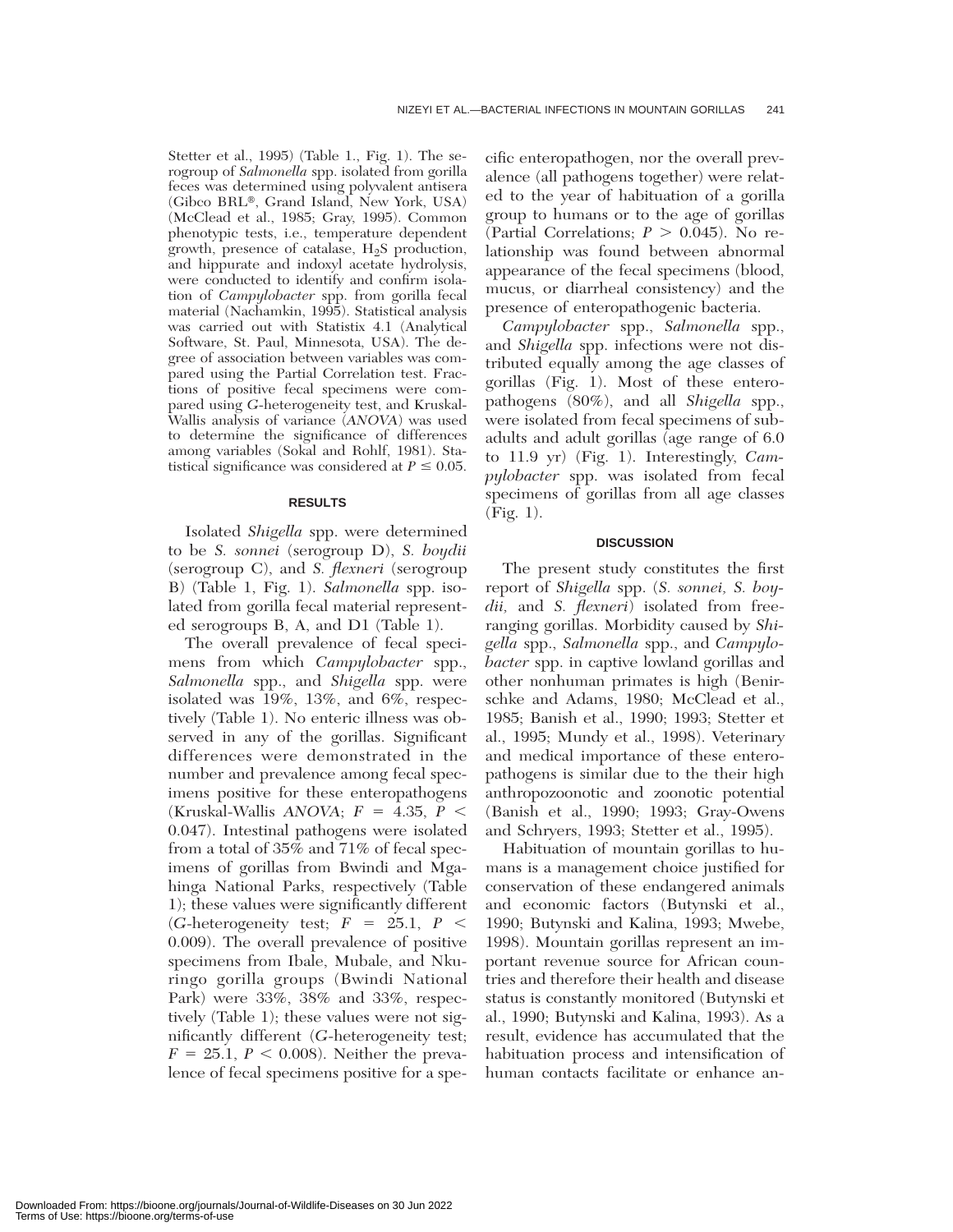thropozoonotic transmission of protozoan and helminthic parasites (Ashford et al., 1990; 1996; Hastings et al., 1992; Graczyk et al., 1999; Nizeyi et al., 1999). For example, most *Cryptosporidium* sp. (73%) were detected in human-habituated gorilla groups, at Ibale and Mubale from Bwindi National Park as compared to non-humanhabituated gorillas (Nizeyi et al., 1999).

In 1994, the prevalence of fecal specimens  $(n = 76)$  of human-habituated gorillas of Bwindi National Park from which *Campylobacter* spp. and *Salmonella* spp. were isolated was 8% and 4%, respectively (Kalema, 1995). The results of the present study yielded prevalences of 18% and 9%, respectively; thus, infections with these enteropathogens has doubled during the last 4 yr. In addition, *Shigella* spp., pathogens that frequently cause mortality in captive lowland gorillas (Banish et al., 1990; 1993; Stetter et al., 1995), were isolated for the first time from mountain gorillas (prevalence 5%). Shigellosis is always an insidious disease in captive gorillas because of the asymptomatic carrier stage, sporadic incidence, multiple etiologies, fulminant manifestation related to animal stress, and antibiotic-resistance (antibioticsusceptible strains can rapidly acquire resistance) (Banish et al., 1990; Stetter et al., 1995; Mundy et al., 1998). *Shigella flexneri* group B strains caused an outbreak of disease in captive western lowland gorillas that was difficult to manage because the pathogen showed increased antimicrobial resistance over time (Stetter et al., 1995).

The relatively close contact between gorillas and ranger guides, trackers, poachers, tourists, veterinarians, and researchers can enhance anthropozoonotic and zoonotic transmission of *Campylobacter* spp., *Salmonella* spp., and *Shigella* spp. Visitors were considered a plausible source of *S. flexneri* that caused a massive epizootic in a zoological collection of primates (Banish et al., 1990). However, based on the results of the present study, it is difficult to conclude that the observed increased

prevalences of these enteropathogens is due to contact with people.

There are multiple etiologies of *Shigella* spp., *Salmonella* spp., and *Campylobacter* spp. infections in non-human primates and multiple routes of anthropozoonotic transmission of these pathogens (Banish et al., 1990; Kalema, 1995; Stetter et al., 1995; Mundy et al., 1998). Surface water has to be considered a factor in the epidemiology of these enteric infections, because gorillas often cross streams and then groom and lick themselves (Nizeyi et al., 1999). Although promiscuous defecation by humans is not allowed in Bwindi and Mgahinga National Parks, this rule may not be followed by people from local communities (Kalema, 1995; Nizeyi et al., 1999). Fecaloral transmission of pathogens, particularly *Shigella* spp. within a gorilla group could be facilitated by direct contact and coprophagy (Redmond, 1983; Banish et al., 1990).

Mountain gorillas, as strict vegetarians, can fulfill their protein and amino acid requirements by food selection (Casimir, 1975). Diarrhea results when normal food selection is not maintained (Casimir, 1975). In a colony of 10 captive lowland gorillas, protein deficiency disease triggered acute *S. flexneri*-associated gastroenteritis with death in one animal (Mundy et al., 1998). In mountain gorillas, diarrhea may be a result of stress or unbalanced diet (Casimir, 1975), and therefore clinical conclusions on possible enteropathogen infection based on abnormal stool appearance have to be made with caution. In the present study, no relationship was found between abnormal appearance of the fecal specimens and presence of enteropathogenic bacteria.

Ecologic and social factors such as shared water and habitats facilitated transmission of pathogens and parasites between human-and-nonhuman primates (Wolfe et al., 1998). The habituation process of gorillas to humans intensifies some of these factors (Nizeyi et al., 1999). Control of potential anthropozoonotic trans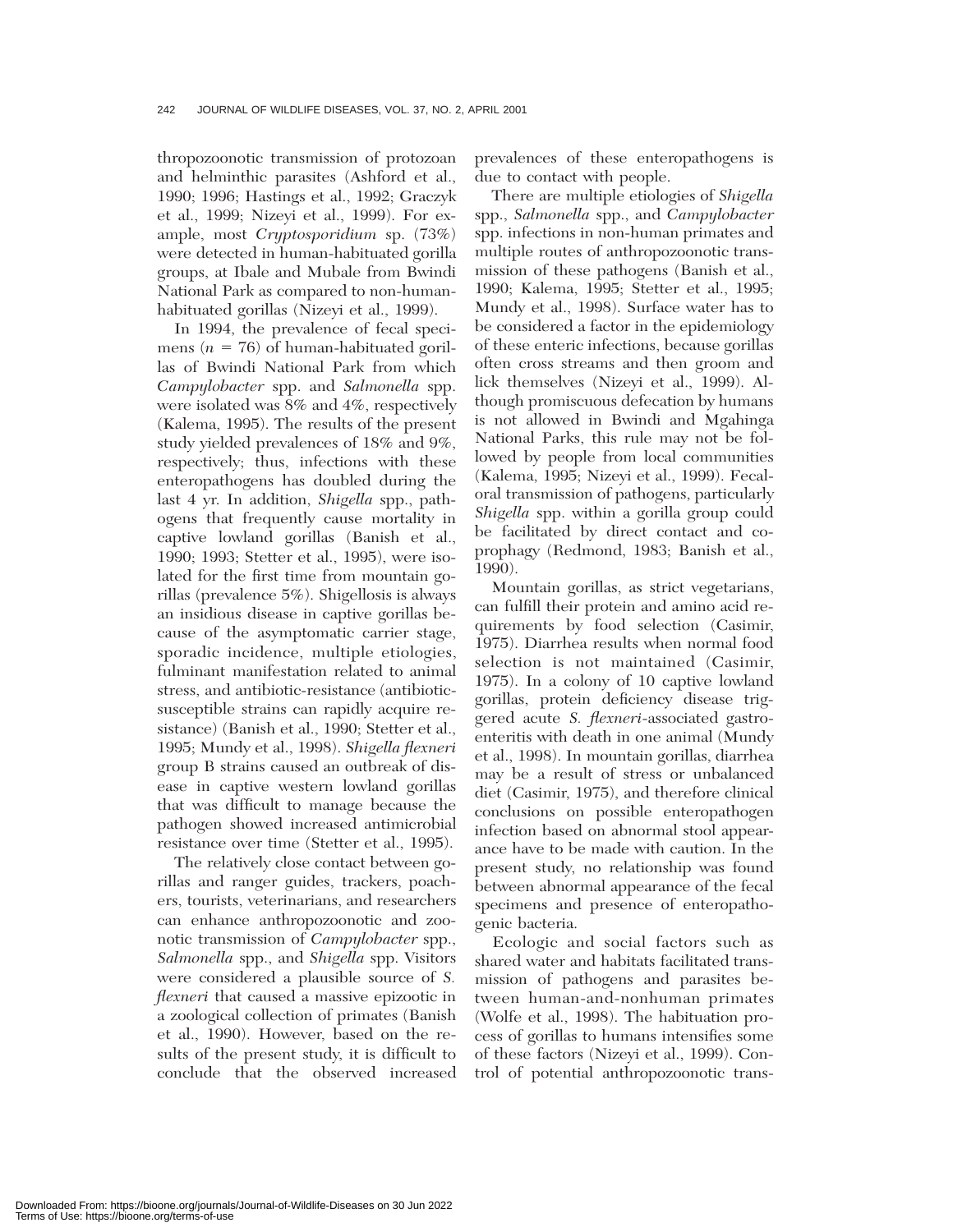mission of enteropathogens associated with this process represents a serious veterinary management challenge.

### **ACKNOWLEDGEMENTS**

We thank the Uganda Wildlife Authority, Kampala, Uganda, for giving permission to access gorilla fecal samples. The study was supported by two grants from the Morris Animal Foundation, Englewood, Colorado, USA (grant numbers; 92ZO-19, and 98MG-11); Makerere University, Kampala, Uganda; Maryland Zoological Society, Baltimore, Maryland, USA (grant no. H680-951-2118); and the AKC Fund of New York, New York, USA (grant no. H630- 951-2002).

### **LITERATURE CITED**

- ANDERSON, K. F., J. A. KIEHLBAUCH, D. C. ANDER-SON, H. M. MCCLURE, AND I. K. WACHSMUTH. 1993. *Arcobacter* (*Campylobacter*) *butzleri*-associated diarrheal illness in a nonhuman primate population. Infection and Immunity 61: 2220– 2223.
- ASHFORD, R. W., G. D. F. REID, AND T. M. BUTYN-SKI. 1990. The intestinal faunas of man and mountain gorillas in a shared habitat. Annals of Tropical Medicine and Parasitology 84: 337–340.
- , H. LAWSON, T. M. BUTYNSKI, AND G. D. F. REID. 1996. Patterns of intestinal parasitism in the mountain gorilla, *Gorilla gorilla,* in the Bwindi-Impenetrable Forest, Uganda. Journal of Zoology 339: 507–514.
- BANISH, L. D., M. BUSH, R. J. MONTALI, AND D. SACK. 1990. Shigellosis in a zoological collection of primates. Journal of Zoo and Wildlife Medicine 21: 302–309.
- , R. SACK, R. J. MONTALI, L. PHILLIPS, AND M. BUSH 1993. Prevalence of shigellosis and other enteric pathogens in a zoologic collection of primates. Journal of American Veterinary Medical Association 203: 126–132.
- BENIRSCHKE, K., AND F. D. ADAMS. 1980. Gorilla diseases and causes of death. Journal of Reproduction and Fertility 28: 139–148.
- BUCK, G. E. 1990. *Campylobacter pylori* and gastroduodenal disease. Clinical Microbiology Reviews 3: 1–12.
- BUTYNSKI, T., AND J. KALINA. 1993. Three new mountain gorilla national parks for Uganda. Oryx 27: 212–24.
- , E. WERIKHEIS, AND J. KALINA. 1990. Status, distribution and conservation of the mountain gorillas in the Gorilla Game Reserve, Uganda. Primate Conservation 11: 31–40.
- CASIMIR, M. J. 1975. Feeding ecology and nutrition of an eastern gorilla group in the Mt. Kahuzi Region (Republique du Zaire). Folia Primatologica 24: 81–136.
- GRACZYK, T. K., L. J. LOWENSTINE AND M. R. CRAN-FIELD. 1999. *Capillaria hepatica* (Nematoda) infections in human-habituated mountain gorillas (*Gorilla gorilla beringei*) of the Parc National de Volcans, Rwanda. The Journal of Parasitology 85: 1168–1170.
- GRAY, L. D. 1995. *Escherichia, Salmonella, Shigella,* and *Yersinia. In* Manual of clinical microbiology, P. R. Murray, (ed.). ASM Press, Washington DC, pp. 450–456.
- GRAY-OWENS, S. D., AND A. B. SCHRYERS. 1993. The interaction of primate transferrins with receptors on bacteria pathogenic to humans. Microbiology and Pathology 14: 389–398.
- HASTINGS, B. E., L. M. GIBBSON, AND J. E. WILLIAM. 1992. Parasites of free-ranging mountain gorillas: survey and epidemiological factors. *In* Proceedings of the American Association of Zoo Veterinarians and American Association of Wildlife Veterinarians, R. E. Junge (ed.). Oakland, California, pp. 301–302.
- KALEMA, G. R. N. N. 1995. Epidemiology of the intestinal parasite burden of mountain gorillas in Bwindi Impenetrable Forest National Park. British Veterinary Zoological Society Newsletter 14: 4–6.
- MCCLEAD R. E., R. P. GREGOIRE, H. GARDNER, M. THOMPSON, H. J. MCCLUNG, B. KERZNER, D. KING, J. BOYCE, AND C. REINER. 1985. Intensive care management of an infant lowland gorilla: complications. Journal of American Veterinary Medical Association 187: 1282–1284.
- MILLER, J. M., AND H. T. HOLMES. 1995. Specimen collection, transport, and storage. *In* Manual of clinical microbiology, P. R. Murray, (ed.). American Society of Microbiologists Press, Washington DC, pp. 19–32.
- MORTON, W. R., M. BRONSDON, G. MICKELSEN, G. KNITTER, S. ROSENKRANZ, L. KULLER, AND D. SAJUTHI. 1983. Identification of *Campylobacter jejuni* in *Macaca fascicularis* imported from Indonesia. Laboratory Animal Science 33: 187– 188.
- MUDAKIKWA, A. B., J. SLEEMAN, J. W. FOSTER, L. L. MEADER, AND S. PATTON. 1999. An indicator of human impact: gastrointestinal parasites of mountain gorillas (*Gorilla gorilla beringei*) from the Virunga volcanoes region, Central Africa. *In* Proceedings of the American Association of Zoo Veterinarians and American Association of Wildlife Veterinarians, S. Bauer, (ed.). University Press, Omaha, Nebraska, pp. 436–437.
- MUNDY, N. I., M. ANCRENAZ, E. J. WICKINGS, AND P. G. LUNN. 1998. Protein deficiency in a colony of western lowland gorillas (*Gorilla gorilla gorilla*). Journal of Zoo and Wildlife Medicine 29: 261–268.
- MWEBE, R. A. 1998. Survey on *Cryptosporidium* prevalence within the mountain gorilla population (*Gorilla gorilla beringei*) in the Bwindi Im-

Downloaded From: https://bioone.org/journals/Journal-of-Wildlife-Diseases on 30 Jun 2022 Terms of Use: https://bioone.org/terms-of-use